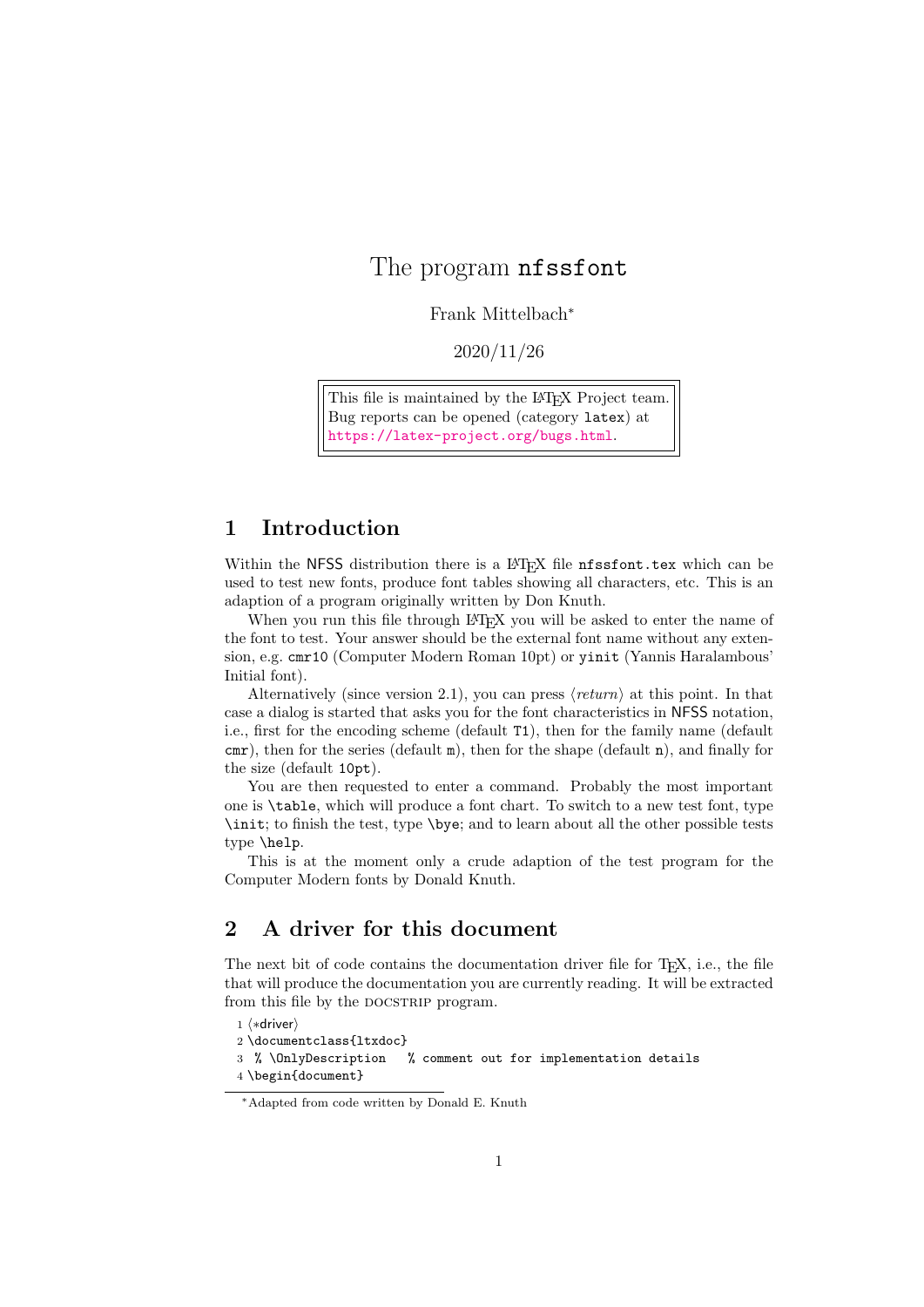\DocInput{nfssfont.dtx}

```
6 \end{document}
7 ⟨/driver⟩
```
## 3 The code

A testbed for font evaluation (see The METAFONTbook, Appendix H) changed for LAT<sub>EX</sub> with NFSS.

This program should get a complete rewrite some day or at least some code documentation. Any volunteers?

```
8 ⟨∗code⟩
9 \documentclass{article}
10 \nofiles
11 \setlength\textwidth{470pt}
12 \setlength\oddsidemargin{0pt}
13 \addtolength\textheight{7\baselineskip}
14 \addtolength\topmargin{-3\baselineskip}
15
16 \def\sevenrm{\fontencoding{OT1}\fontsize{7}{9pt}\rmfamily}
17
18 \typeout{**********************************************}
19 \typeout{* NFSS font test program version <\nfssfontfileversion>}
20 \typeout{*}
21 \typeout{* Follow the instructions}
22 \typeout{**********************************************}
23 \typeout{}
24
25 \tracinglostchars=0
26 \tolerance=1000
27 \raggedbottom
28 \parindent=0pt
29 %\newlinechar='@ %FMi
30 \hyphenpenalty=200
31 \doublehyphendemerits=30000
32 \newcount\m \newcount\n \newcount\p \newdimen\dim
33 \chardef\other=12
34
35 \def\today{\ifcase\month\or
36 January\or February\or March\or April\or May\or June\or
37 July\or August\or September\or October\or November\or December\fi
38 \space\number\day, \number\year}
39 \def\hours{\n=\time \divide\n 60
40 \text{ m}=-\n \hbox{multiply\m 60} \advance\m \time41 \twodigits\n\twodigits\m}
42 \def\twodigits#1{\ifnum #1<10 0\fi \number#1}
  We first ask for a real external font name. . .
43 \def\init{%
44 \typein[\currfontname]%
45 {Input external font name, e.g., cmr10^^J%
```

```
46 (or <enter> for NFSS classification of font):}%
```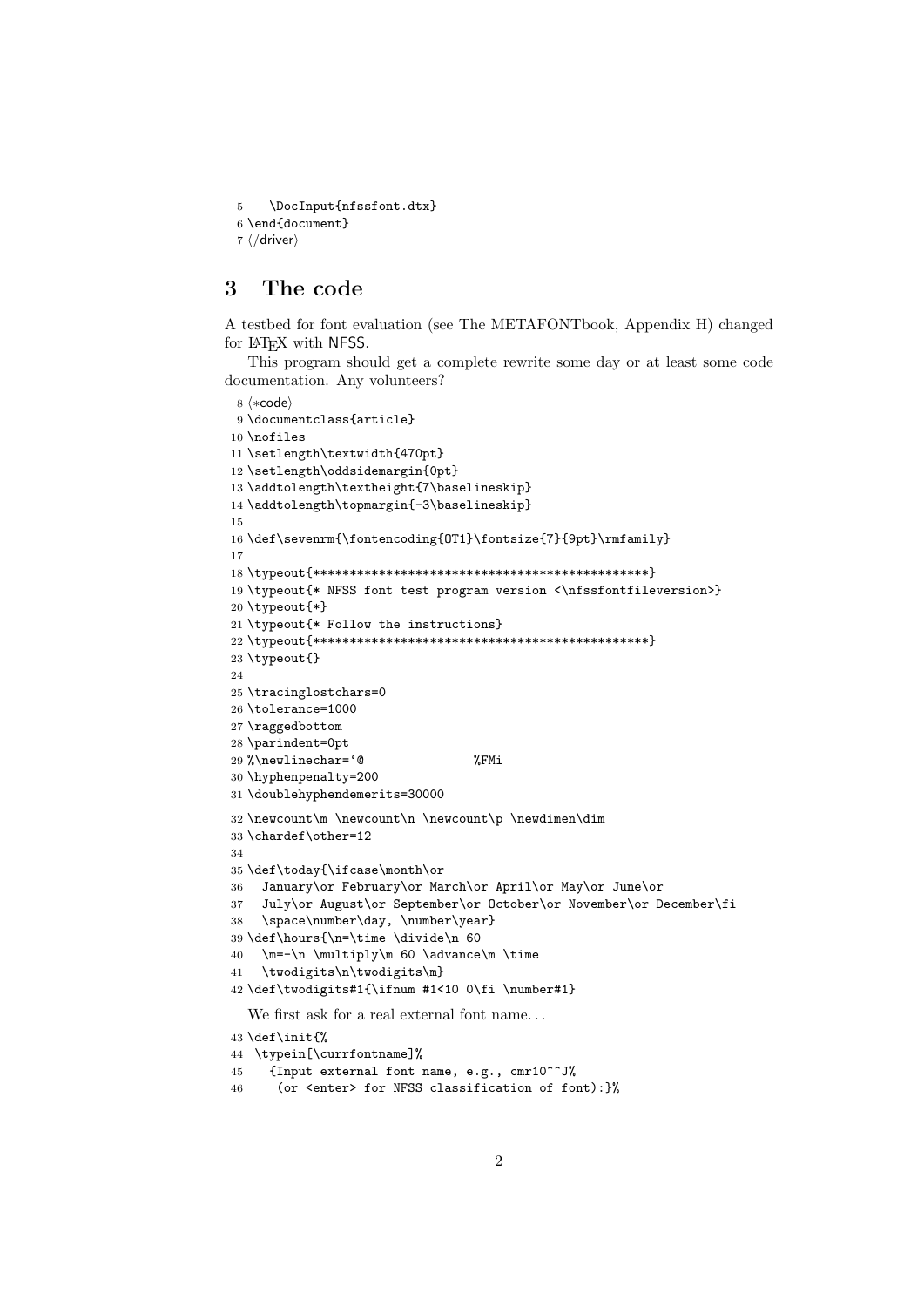If the answer is a real font name (like "cmr10") then we have no idea what the encoding of this font is, so in this case we record the word "unknown" and internally assume T1 encoding. Commands other than \table are then most likely going to fail, unless that assumption was correct.

 \def\encoding{unknown}% \fontencoding{T1}\selectfont

If the user answers with "return" we ask for the NFSS classification of the font in form of encoding, family, series, shape, and size offering a default each time.

```
49 \ifx\currfontname\empty
50 \typein[\encoding]{^^J^^J*** NFSS classification
51 ***^^J^^JFont encoding [T1]:}%
52 \ifx\encoding\empty
53 \fontencoding{T1}%
54 \def\encoding{T1}%
55 \else
```
Depending on the chosen encoding we have the problem, that the encoding support information may not be available (only for T1 and OT1 this is preloaded in the kernel, all other encodings normally need a declaration in the preamble). So here we attempt to load this support file even though it is actually already too late for this.

```
56 \edef\next{%
57 \lowercase{\def\noexpand\next{\encoding enc.def}}}%
58 \next
59 \makeatletter
60 \InputIfFileExists\next
61 \{ \}%
```
If the encoding support file is not found this may indicate an error, eg something misspelled. However, it may equally mean that we dealing with a math font encoding for which no encoding support is available.

| 62 | {\PackageWarningNoLine{nfssfont}%                |
|----|--------------------------------------------------|
| 63 | {Encoding file '\next' not found.%               |
| 64 | <i>MessageBreak</i>                              |
| 65 | You might have misspelt the name of the encoding |
| 66 | <i>MessageBreak</i>                              |
| 67 | or perhaps this encoding is not a text encoding, |
| 68 | \MessageBreak                                    |
| 69 | in which case you will probably only be able to  |
| 70 | \MessageBreak                                    |
| 71 | run the \noexpand\table command successfully}%   |

But actually the situation is even worse, as some math encodings do have such support files. So for them we need to make the encoding known to NFSS in some other way, otherwise we could not even find the external font name, let alone typesetting a \table.

```
72 \expandafter\let\csname T@\encoding\endcsname\empty
```

```
73 }%
```

```
74 \makeatother
```
- \let\next\relax
- \fontencoding\encoding
- \fi
- \typein[\family]{Font family [cmr]:}%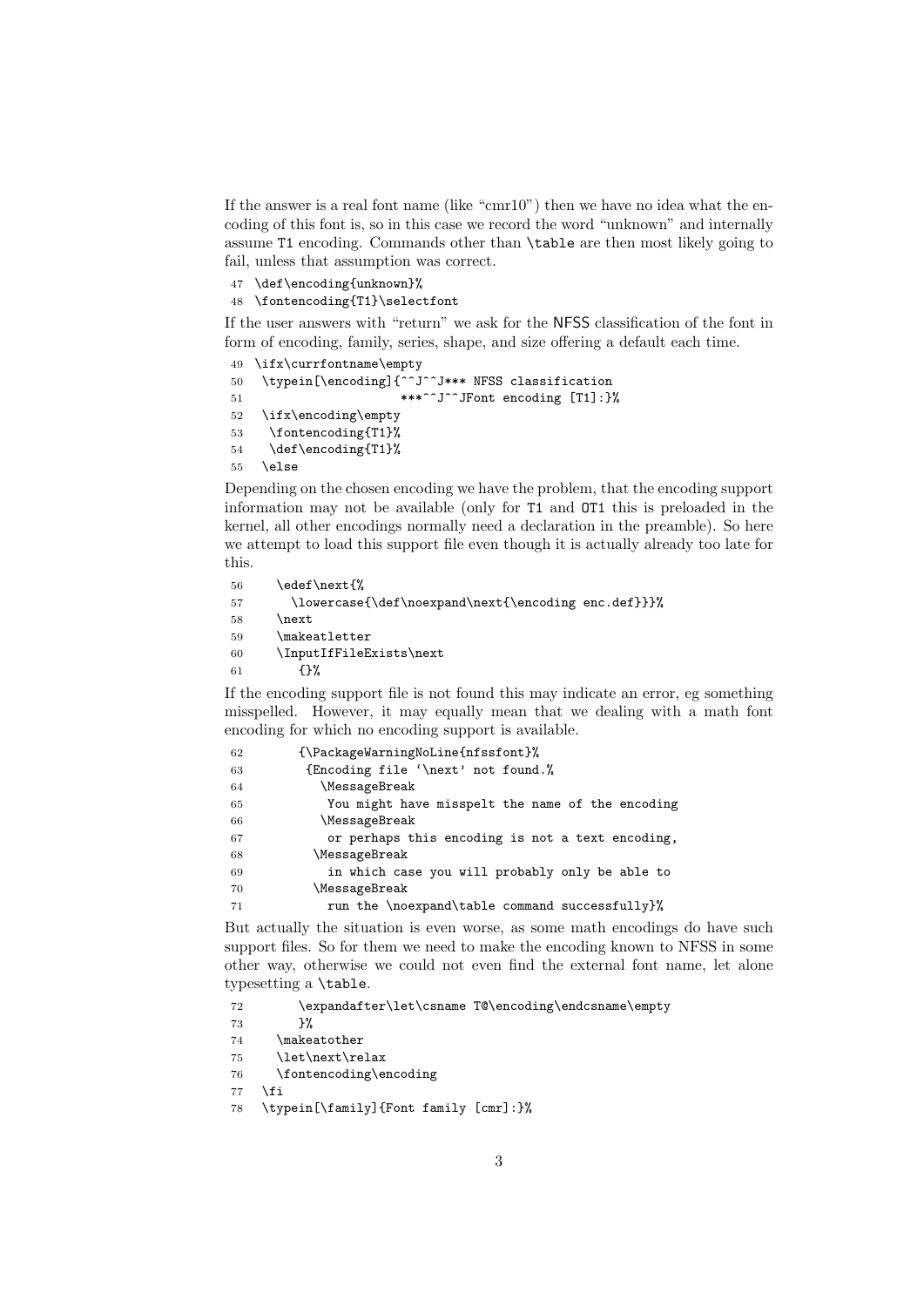```
79 \relax
80 \ifx\family\empty
81 \fontfamily{cmr}%
82 \else
83 \fontfamily\family
84 \fi
85 \typein[\series]{Font series [m]:}%
86 \ifx\series\empty
87 \fontseries{m}%
88 \else
89 \fontseries\series
90 \quad \text{Vfi}91 \typein[\shape]{Font shape [n]:}%
92 \ifx\shape\empty
93 \fontshape{n}%
94 \else
95 \fontshape\shape
96 \fi
97 \typein[\size]{Font size [10pt]:}%
98 \ifx\size\empty
99 \fontsize{10}{10}%
100 \text{ kg}101 \fontsize\size\size
102 \quad \text{if}
```
Then select the font and assign it to \currfontname.

```
103 \selectfont\edef\currfontname{\fontname\font}%
104 \fi
```

```
105 \startfont
```
Finally we ask for some "action" and offer \table\bye as default—basically I got tired of having to type that in each time. If some other action is given you end with a  $*$  prompt and have to finish the run with  $\begin{cases} \frac{1}{\sqrt{2}} & \text{if } x \leq 1 \end{cases}$ 

```
106 \typein[\action]{Now type a test command or
107 \string\help\space for help [ \string\table\space\string\bye\space]:}%
108 \ifx\action\empty
109 \expandafter\table\expandafter\bye
110 \else
111 \expandafter\action
112 \fi
113 }
114 \def\startfont{\font\testfont=\currfontname
115 \leftline{\sevenrm Test of font \currfontname\unskip\ (encoding
116 \encoding\unskip) on \today\ at \hours}
117 \medskip
118 \testfont \setbaselineskip
119 \ifdim\fontdimen6\testfont<10pt \rightskip=0pt plus 20pt
120 \else\rightskip=0pt plus 2em \fi
121 \spaceskip=\fontdimen2\testfont % space between words (\raggedright)
122 \xspaceskip=\fontdimen2\testfont \advance\xspaceskip
123 by\fontdimen7\testfont}
124 \{\catcode'\|=0 \ \catcode'\\= \other125 |gdef|help{|message{%
126 \init switches to another font;^^J%
```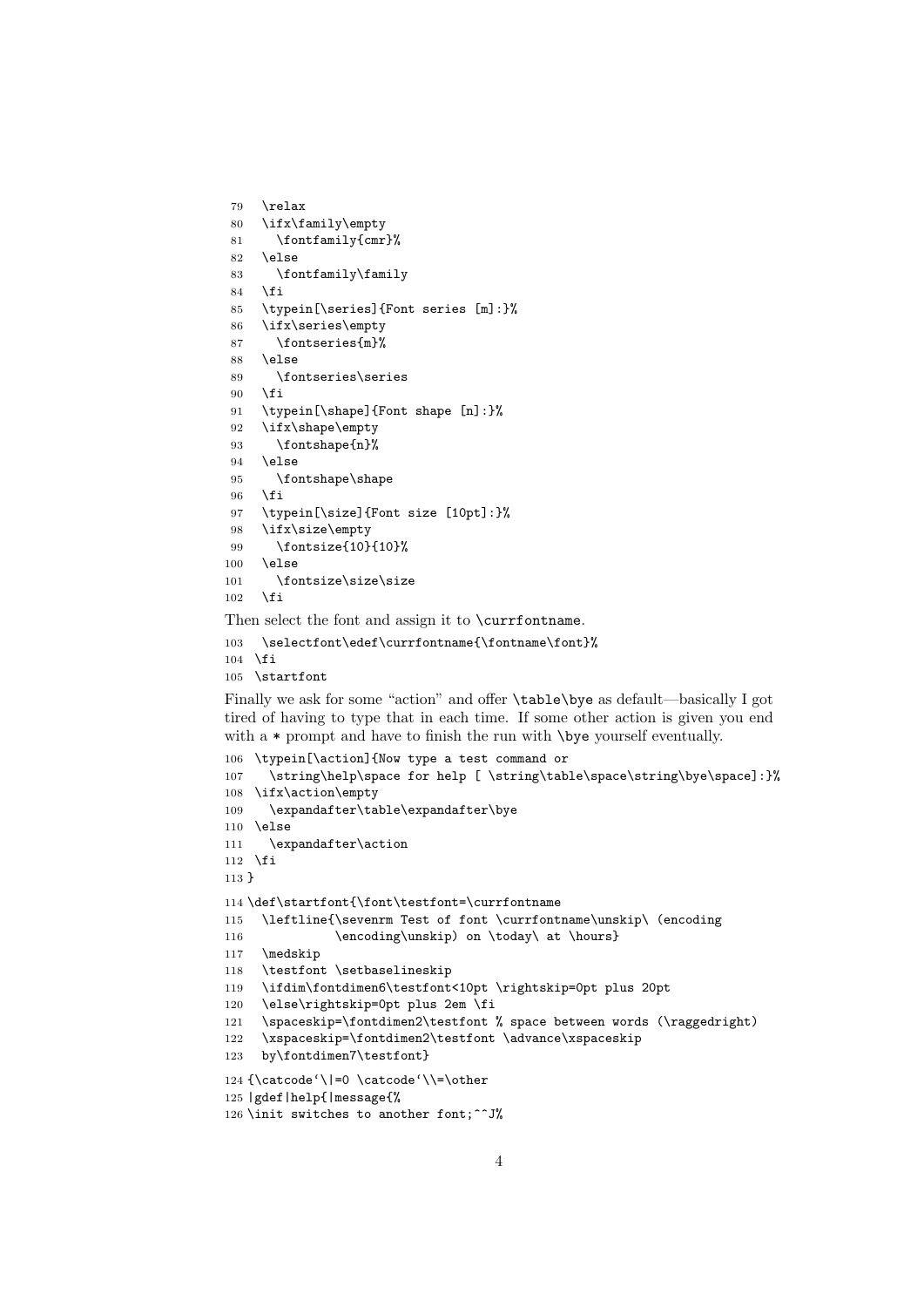```
127 \stop or \bye finishes the run;^^J%
128 \table prints the font layout in tabular format;^^J%
129 \text prints a sample text, assuming TeX text font conventions;^^J%
130 \sample combines \table and \text;^^J%
131 \mixture mixes a background character with a series of others;^^J%
132 \alternation interleaves a background character with a series;^^J%
133 \alphabet prints all lowercase letters within a given background;^^J%
134 \ALPHABET prints all uppercase letters within a given background;^^J%
135 \series prints a series of letters within a given background;\hat{ }"
136 \lowers prints a comprehensive test of lowercase;^^J%
137 \uppers prints a comprehensive test of uppercase;^^J%
138 \digits prints a comprehensive test of numerals;^^J%
139 \math prints a comprehensive test of TeX math italic;^^J%
140 \names prints a text that mixes upper and lower case;\hat{ } J%
141 \punct prints a punctuation test;^^J%
142 \bigtest combines many of the above routines;\hat{ }143 \help repeats this message; ^^J%
144 and you can use ordinary TeX commands (e.g., to \input a file).}}}
145
146 \def\setbaselineskip{\setbox0=\hbox{\n=0
147 \loop\char\n \ifnum \n<255 \advance\n 1 \repeat}
148 \baselineskip=6pt \advance\baselineskip\ht0 \advance\baselineskip\dp0 }
149 \def\setchar#1{{\escapechar-1\message{\string#1 character = \frac{1}{8}150 \def\do##1{\catcode'##1=\other}\dospecials
151 \read-1 to\next
152 \expandafter\finsetchar\next\next#1}}
153 \def\finsetchar#1#2\next#3{\global\chardef#3='#1
154 \ifnum #3='\# \global\chardef#3=#2 \fi}
155 \def\promptthree{\setchar\background
156 \setchar\starting \setchar\ending}
157
158 \def\mixture{\promptthree \domix\mixpattern}
159 \def\alternation{\promptthree \domix\altpattern}
160 \def\mixpattern{\0\1\0\0\1\1\0\0\0\1\1\1\0\1}
161 \def\altpattern{\0\1\0\1\0\1\0\1\0\1\0\1\0\1\0\1\0}
162 \def\domix#1{\par\chardef\0=\background \n=\starting
163 \loop \chardef\1=\n #1\endgraf
164 \ifnum \n<\ending \advance\n 1 \repeat}
165
166 \def\!{\discretionary{\background}{\background}{\background}}
167\def\series{\promptthree \!\doseries\starting\ending\par}
168\def\doseries#1#2{\n=#1\loop\char\n\!\ifnum\n<#2\advance\n 1 \repeat}
169 \def\complower{\!\doseries{'a}{'z}\doseries{'31}{'34}\par}
170 \def\compupper{\!\doseries{'A}{'Z}\doseries{'35}{'37}\par}
171 \def\compdigs{\!\doseries{'0}{'9}\par}
172 \def\alphabet{\setchar\background\complower}
173 \def\ALPHABET{\setchar\background\compupper}
174
175 \def\lowers{\docomprehensive\complower{'a}{'z}{'31}{'34}}
176 \def\uppers{\docomprehensive\compupper{'A}{'Z}{'35}{'37}}
177 \def\digits{\docomprehensive\compdigs{'0}{'4}{'5}{'9}}
178 \def\docomprehensive#1#2#3#4#5{\par\chardef\background=#2
179 \loop{#1} \ifnum\background<#3\m=\background\advance\m 1
180 \chardef\background=\m \repeat \chardef\background=#4
```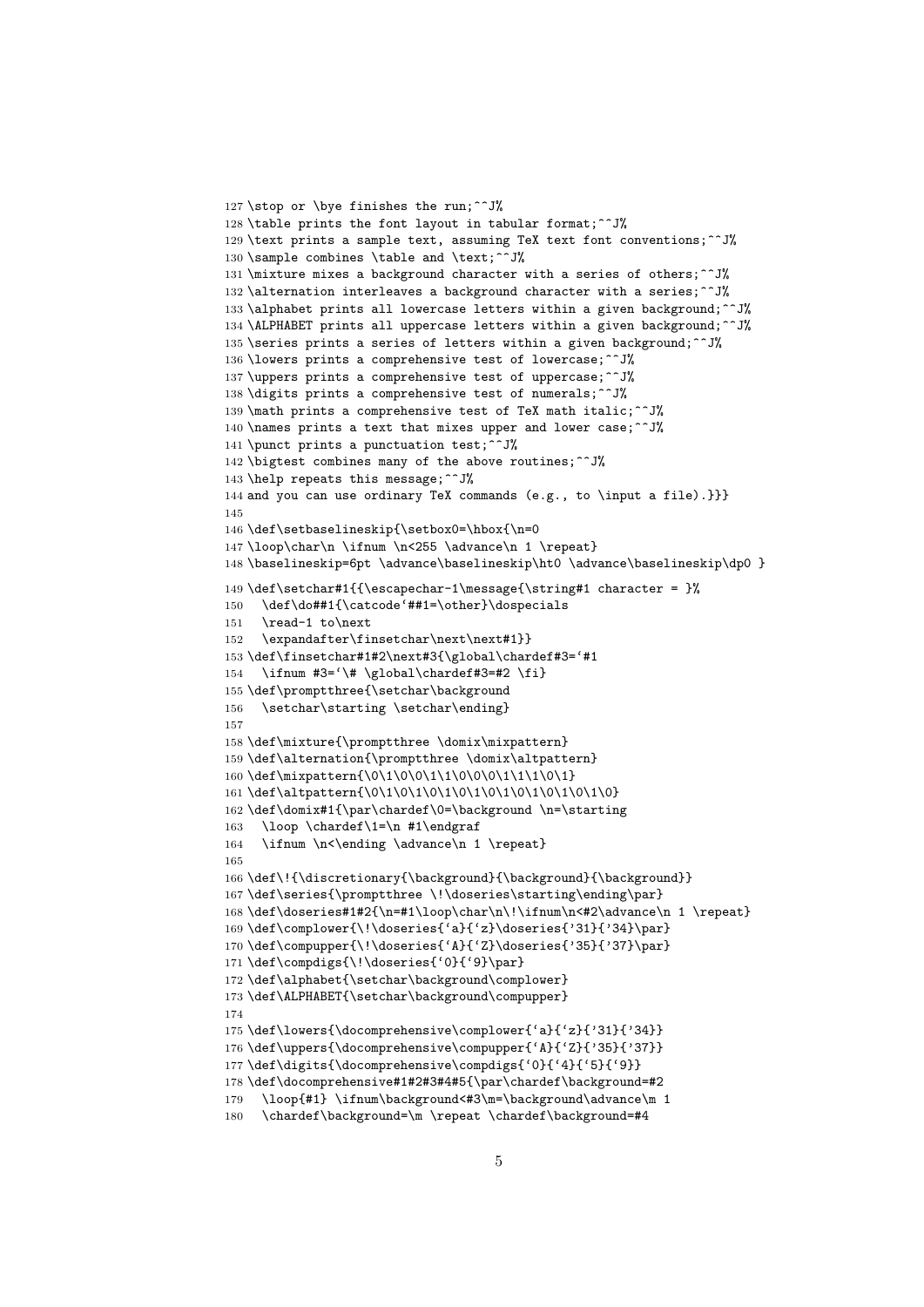```
181 \loop{#1} \ifnum\background<#5\m=\background\advance\m 1
182 \chardef\background=\m \repeat}
183 \def\names{ {\AA}ngel\aa\ Beatrice Claire
184 Diana \'Erica Fran\c{c}oise Ginette H\'el\'ene Iris
185 Jackie K\=aren {\L}au\.ra Mar{\'\i}a N\H{a}ta{\l}{\u\i}e {\O}ctave
186 Pauline Qu\^eneau Roxanne Sabine T\~a{\'\j}a Ur\v{s}ula
187 Vivian Wendy Xanthippe Yv{\o}nne Z\"azilie\par}
188 \def\punct{\par\dopunct{min}\dopunct{pig}\dopunct{hid}
189 \dopunct{HIE}\dopunct{TIP}\dopunct{fluff}
190 \$1,234.56 + 7/8 = 9\% @ \#0\par}
191 \def\dopunct#1{#1,\ #1:\ #1;\ '#1'\ ?'#1?\ !'#1!\ (#1)\ [#1]\
192 #1*\ #1.\n\parrow193
194 \def\bigtest{\sample
195 hamburgefonstiv HAMBURGEFONSTIV\par
196 \names \punct \lowers \uppers \digits}
197
198 \def\math{\textfont1=\testfont \skewchar\testfont=\skewtrial
199 \mathchardef\Gamma="100 \mathchardef\Delta="101
200 \mathchardef\Theta="102 \mathchardef\Lambda="103 \mathchardef\Xi="104
201 \mathchardef\Pi="105 \mathchardef\Sigma="106 \mathchardef\Upsilon="107
202 \mathchardef\Phi="108 \mathchardef\Psi="109 \mathchardef\Omega="10A
203 \def\ii{i} \def\ji{j}
204 \def\\##1{|##1|+}\mathtrial
205 \def\\##1{##1_2+}\mathtrial
206 \def\\##1{##1^2+}\mathtrial
207 \def\\##1{##1/2+}\mathtrial
208 \def\\##1{2/##1+}\mathtrial
209 \def\\##1{##1,{}+}\mathtrial
210 \def\\##1{d##1+}\mathtrial
211 \let\ii=\imath \let\jj=\jmath \def\\##1{\hat##1+}\mathtrial}
212 \newcount\skewtrial \skewtrial='177
213 \def\mathtrial{$\\A \\B \\C \\D \\E \\F \\G \\H \\I \\J \\K \\L \\M \\N
214 \\O \\P \\Q \\R \\S \\T \\U \\V \\W \\X \\Y \\Z \\a \\b \\c \\d \\e \\f
215 \\g \\h \\\ii \\\jj \\k \\1 \\m \\n \\o \\p \\q \\r \\s \\t \\u \\v \\w
216 \\x \\y \\z \\\alpha \\\beta \\\gamma \\\delta \\\epsilon \\\zeta
217 \\\eta \\\theta \\\iota \\\kappa \\\lambda \\\mu \\\nu \\\xi \\\pi
218 \\\rho \\\sigma \\\tau \\\upsilon \\\phi \\\chi \\\psi \\\omega
219 \\\vartheta \\\varpi \\\varphi \\\Gamma \\\Delta \\\Theta \\\Lambda
220 \\\Xi \\\Pi \\\Sigma \\\Upsilon \\\Phi \\\Psi \\\Omega \\\partial
221 \\\ell \\\wp$\par}
222 \def\mathsy{\begingroup\skewtrial='060 % for math symbol font tests
223 \def\mathtrial{$\\A \\B \\C \\D \\E \\F \\G \\H \\I \\J \\K \\L
224 \\M \\N \\O \\P \\Q \\R \\S \\T \\U \\V \\W \\X \\Y \\Z$\par}
225 \math\endgroup}
Here we have to ensure that we use a suitable encoding otherwise our octal and
```
hexadecimal constants will appear in whatever encoding the current font is. 226 \def\oct#1{\hbox{\fontencoding{OT1}\rmfamily\'{}\kern-.2em\itshape 227 #1\/\kern.05em}}% octal constant 228 \def\hex#1{\hbox{\fontencoding{OT1}\rmfamily 229 \H{}\ttfamily#1}}% hexadecimal constant

```
230 \def\setdigs#1"#2{\gdef\h{#2}% \h=hex prefix; \0\1=corresponding octal
231 \m=\n \divide\m by 64 \xdef\0{\the\m}%
```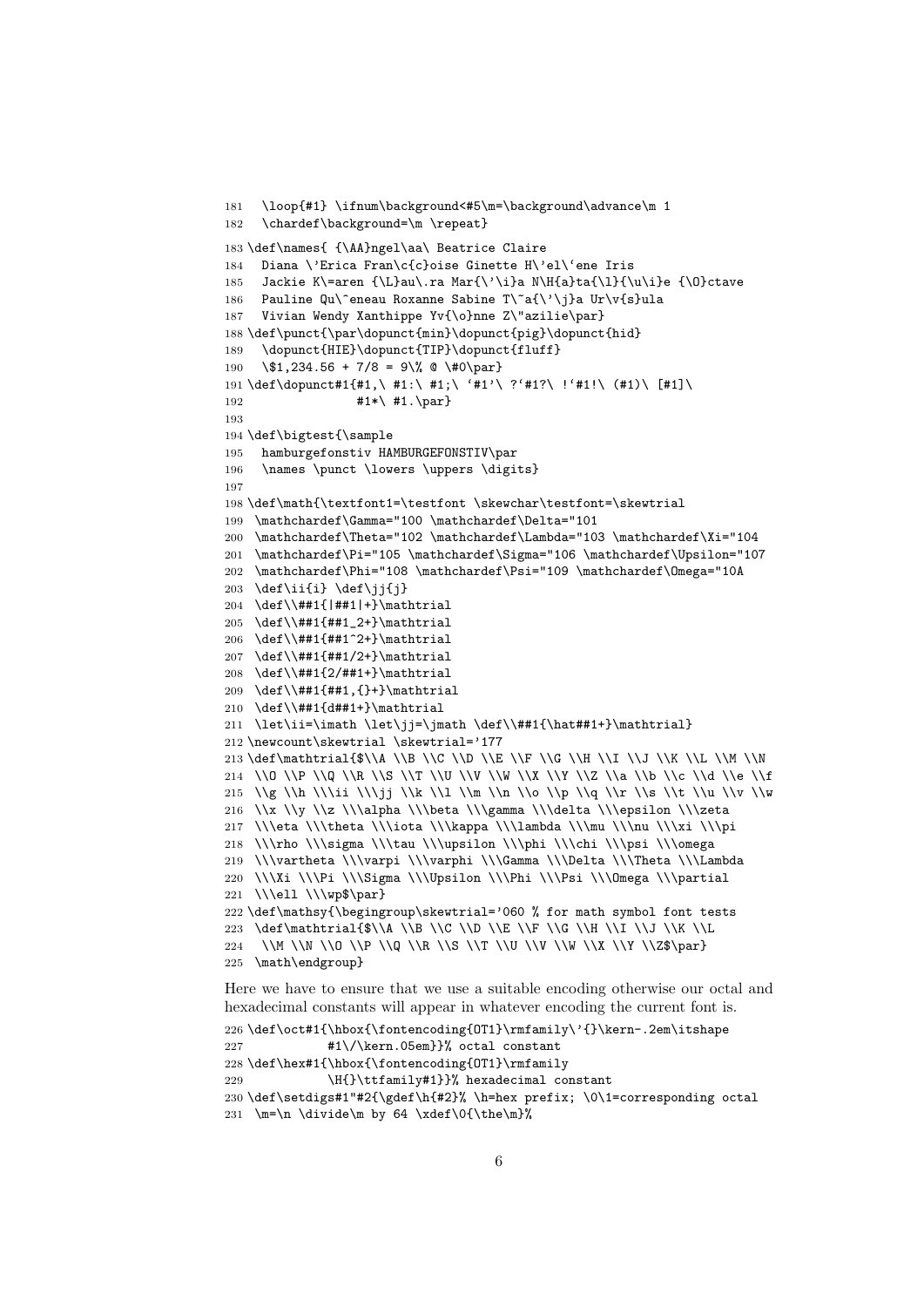```
232 \multiply\m by-64 \advance\m by\n \divide\m by 8 \xdef\1{\the\m}}
233 \def\testrow{\setbox0=\hbox{\penalty 1\def\\{\char"\h}%
234 \\0\\1\\2\\3\\4\\5\\6\\7\\8\\9\\A\\B\\C\\D\\E\\F%
235 \global\p=\lastpenalty}} % \p=1 if none of the characters exist
236 \def\oddline{\cr
237 \noalign{\nointerlineskip}
238 \multispan{19}\hrulefill&
239 \setbox0=\hbox{\lower 2.3pt\hbox{\hex{\h x}}}\smash{\box0}\cr
240 \noalign{\nointerlineskip}}
241 \newif\ifskipping
242 \def\evenline{\loop\skippingfalse
243 \ifnum\n<256 \m=\n \divide\m 16 \chardef\next=\m
244 \expandafter\setdigs\meaning\next \testrow
245 \ifnum\p=1 \skippingtrue \fi\fi
246 \ifskipping \global\advance\n 16 \repeat
247 \ifnum\n=256 \let\next=\endchart\else\let\next=\morechart\fi
248 \next}
249 \def\morechart{\cr\noalign{\hrule\penalty5000}
250 \chartline \oddline \m=\1 \advance\m 1 \xdef\1{\the\m}
251 \chartline \evenline}
252 \def\chartline{&\oct{\0\1x}&&\:&&\:&&\:&&\:&&\:&&\:&&\:&&\:&&}
253 \def\chartstrut{\lower4.5pt\vbox to14pt{}}
254 \def\table{$$\global\n=0
255 \halign to\hsize\bgroup
256 \chartstrut##\tabskip0pt plus10pt&
257 &\hfil##\hfil&\vrule##\cr
258 \lower6.5pt\null
259 &&&\oct0&&\oct1&&\oct2&&\oct3&&\oct4&&\oct5&&\oct6&&\oct7&\evenline}
260 \def\endchart{\cr\noalign{\hrule}
261 \raise11.5pt\null&&&\hex 8&&\hex 9&&\hex A&&\hex B&
262 &\hex C&&\hex D&&\hex E&&\hex F&\cr\egroup$$\par}
263\def\:{\setbox0=\hbox{\noboundary\char\n\noboundary}%
264 \ifdim\ht0>7.5pt\reposition
265 \else\ifdim\dp0>2.5pt\reposition\fi\fi
266 \box0\global\advance\n 1 }
267 \def\reposition{\setbox0=\vbox{\kern2pt\box0}\dim=\dp0
268 \advance\dim 2pt \dp0=\dim}
269 \def\centerlargechars{
270 \def\reposition{\setbox0=\hbox{$\vcenter{\kern2pt\box0\kern2pt}$}}}
271 \def\text{{\advance\baselineskip-4pt
272 \setbox0=\hbox{abcdefghijklmnopqrstuvwxyz}
273 \ifdim\hsize>2\wd0
274 \ifdim 15pc>2\wd0 \hsize=15pc \else \hsize=2\wd0 \fi
275 \fi
276 On November 14, 1885, Senator \& Mrs.~Leland Stanford called together
277 at their San Francisco mansion the 24~prominent men who had been
278 chosen as the first trustees of The Leland Stanford Junior University.
279 They handed to the board the Founding Grant of the University, which
280 they had executed three days before. This document---with various
281 amendments, legislative acts, and court decrees---remains as the
282 University's charter. In bold, sweeping language it stipulates that
283 the objectives of the University are ''to qualify students for
284 personal success and direct usefulness in life; and to promote the
285 publick welfare by exercising an influence in behalf of humanity and
```

```
7
```